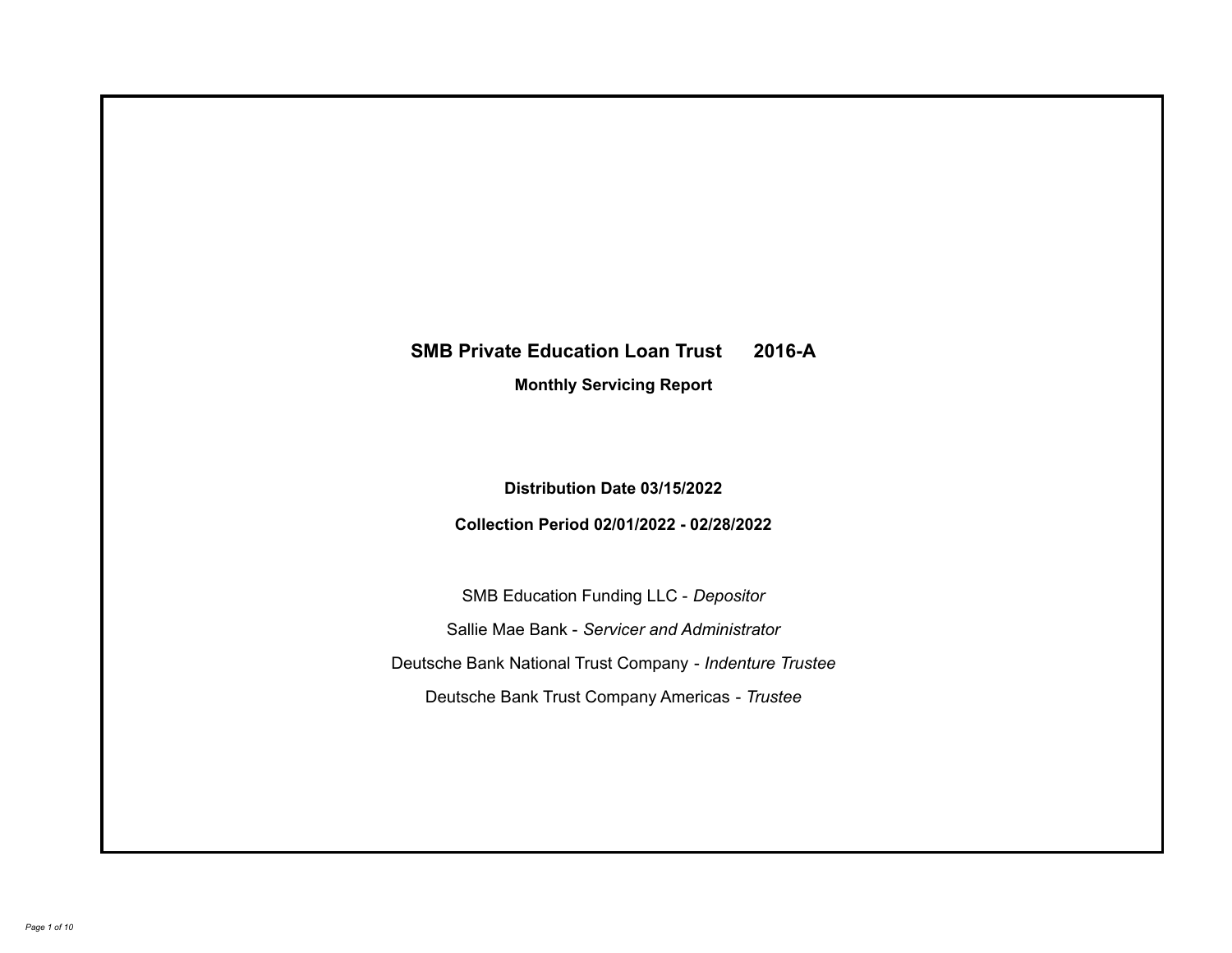A

 $\,$  C  $\,$ 

| A | <b>Student Loan Portfolio Characteristics</b>      |                                                 | Settlement Date<br>05/26/2016 | 01/31/2022       | 02/28/2022       |
|---|----------------------------------------------------|-------------------------------------------------|-------------------------------|------------------|------------------|
|   | <b>Principal Balance</b>                           |                                                 | \$585,861,635.84              | \$224,411,987.25 | \$219,271,344.08 |
|   | Interest to be Capitalized Balance                 |                                                 | 32,367,510.93                 | 6,697,156.26     | 6,626,303.51     |
|   | Pool Balance                                       |                                                 | \$618,229,146.77              | \$231,109,143.51 | \$225,897,647.59 |
|   |                                                    |                                                 |                               |                  |                  |
|   | Weighted Average Coupon (WAC)                      |                                                 | 8.16%<br>134.18               | 7.75%<br>126.16  | 7.86%<br>126.07  |
|   | Weighted Average Remaining Term<br>Number of Loans |                                                 | 53,959                        | 20,878           | 20,433           |
|   | Number of Borrowers                                |                                                 | 52,283                        | 20,135           | 19,711           |
|   | Pool Factor                                        |                                                 |                               | 0.373824406      | 0.365394690      |
|   |                                                    | Since Issued Total Constant Prepayment Rate (1) |                               | 9.52%            | 9.53%            |
| B | <b>Debt Securities</b>                             | <b>Cusip/Isin</b>                               | 02/15/2022                    |                  | 03/15/2022       |
|   | A <sub>2</sub> A                                   | 78449FAB7                                       | \$69,225,157.09               |                  | \$66,485,096.59  |
|   | A2B                                                | 78449FAC5                                       | \$42,551,243.37               |                  | \$40,866,986.00  |
|   | B                                                  | 78449FAD3                                       | \$50,000,000.00               |                  | \$50,000,000.00  |
| C |                                                    |                                                 |                               |                  |                  |
|   | <b>Certificates</b>                                | Cusip/Isin                                      | 02/15/2022                    |                  | 03/15/2022       |
|   | Residual                                           | 78449F101                                       | \$100,000.00                  |                  | \$100,000.00     |
|   |                                                    |                                                 |                               |                  |                  |
| D | <b>Account Balances</b>                            |                                                 | 02/15/2022                    |                  | 03/15/2022       |
|   | Reserve Account Balance                            |                                                 | \$1,557,854.00                |                  | \$1.557.854.00   |

| ΙE | <b>Asset / Liability</b>               | 02/15/2022      | 03/15/2022      |
|----|----------------------------------------|-----------------|-----------------|
|    | Overcollateralization Percentage       | 30.00%          | 30.34%          |
|    | Specified Overcollateralization Amount | \$69,332,743.05 | \$68,545,565.00 |
|    | Actual Overcollateralization Amount    | \$69,332,743.05 | \$68,545,565.00 |

(1) For additional information, see 'Since Issued CPR Methodology' found in section VIII of this report .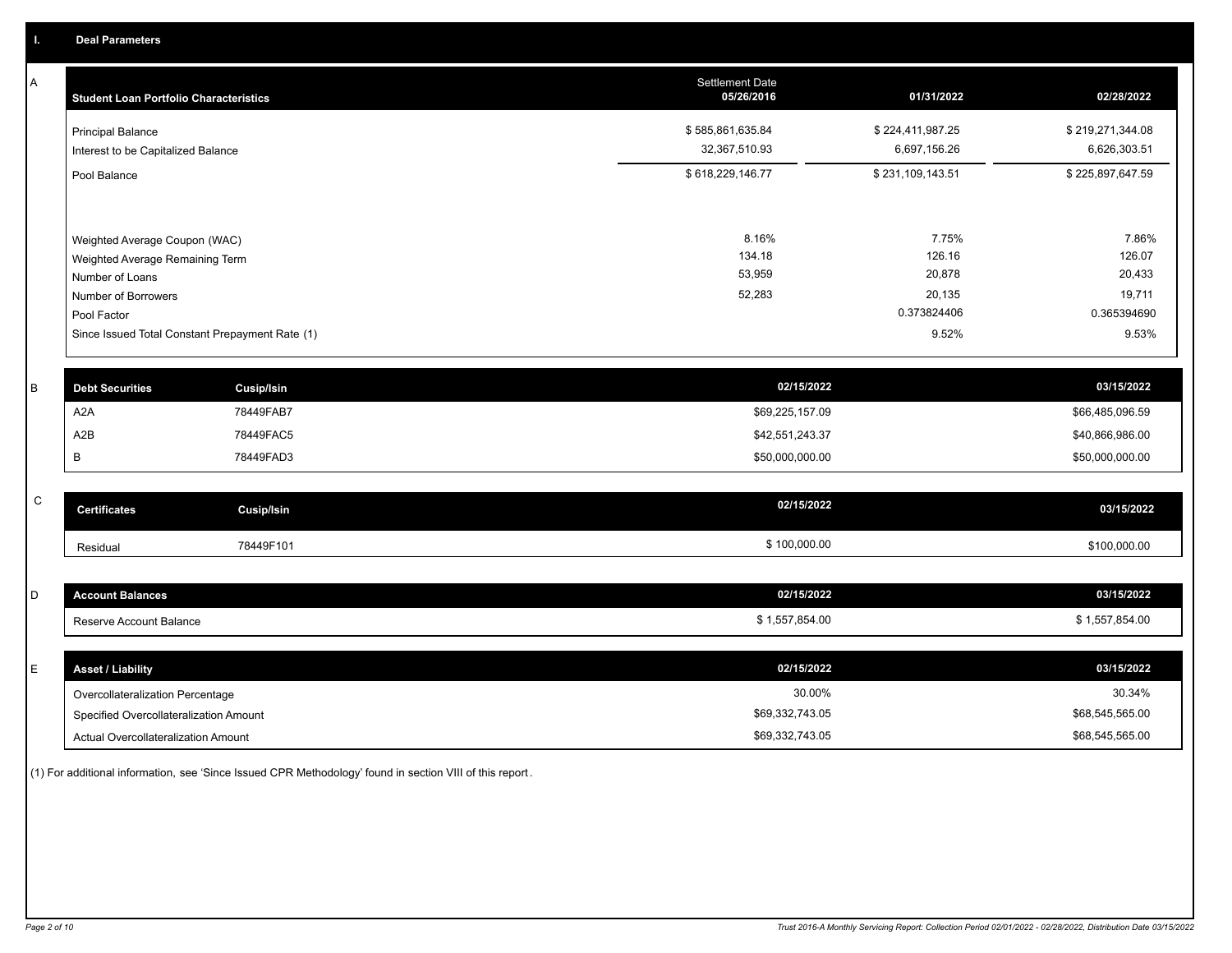## **II. 2016-A Trust Activity 02/01/2022 through 02/28/2022**

## **Total Principal Receipts \$ 4,652,789.73**  Other Principal Deposits 62,393.66 Servicer Principal Reimbursement 0.00 Seller Principal Reimbursement 0.00 Borrower Principal 4,590,396.07 A **Student Loan Principal Receipts**

## B **Student Loan Interest Receipts**

| <b>Total Interest Receipts</b>  | \$1,208,565.80 |
|---------------------------------|----------------|
| Other Interest Deposits         | 59.72          |
| Servicer Interest Reimbursement | 0.00           |
| Seller Interest Reimbursement   | 0.00           |
| Borrower Interest               | 1,208,506.08   |

| C       | <b>Recoveries on Realized Losses</b>                             | \$70,043.32    |
|---------|------------------------------------------------------------------|----------------|
| D       | <b>Investment Income</b>                                         | \$141.69       |
| E.      | <b>Funds Borrowed from Next Collection Period</b>                | \$0.00         |
| F       | Funds Repaid from Prior Collection Period                        | \$0.00         |
| G       | Loan Sale or Purchase Proceeds                                   | \$0.00         |
| н       | Initial Deposits to Distribution Account                         | \$0.00         |
|         | <b>Excess Transferred from Other Accounts</b>                    | \$0.00         |
| J       | <b>Borrower Benefit Reimbursements</b>                           | \$0.00         |
| Κ       | <b>Other Deposits</b>                                            | \$0.00         |
| L       | <b>Other Fees Collected</b>                                      | \$0.00         |
| м       | <b>AVAILABLE FUNDS</b>                                           | \$5,931,540.54 |
| N       | Non-Cash Principal Activity During Collection Period             | \$(487,853.44) |
| $\circ$ | Aggregate Purchased Amounts by the Depositor, Servicer or Seller | \$62,453.38    |
| P       | Aggregate Loan Substitutions                                     | \$0.00         |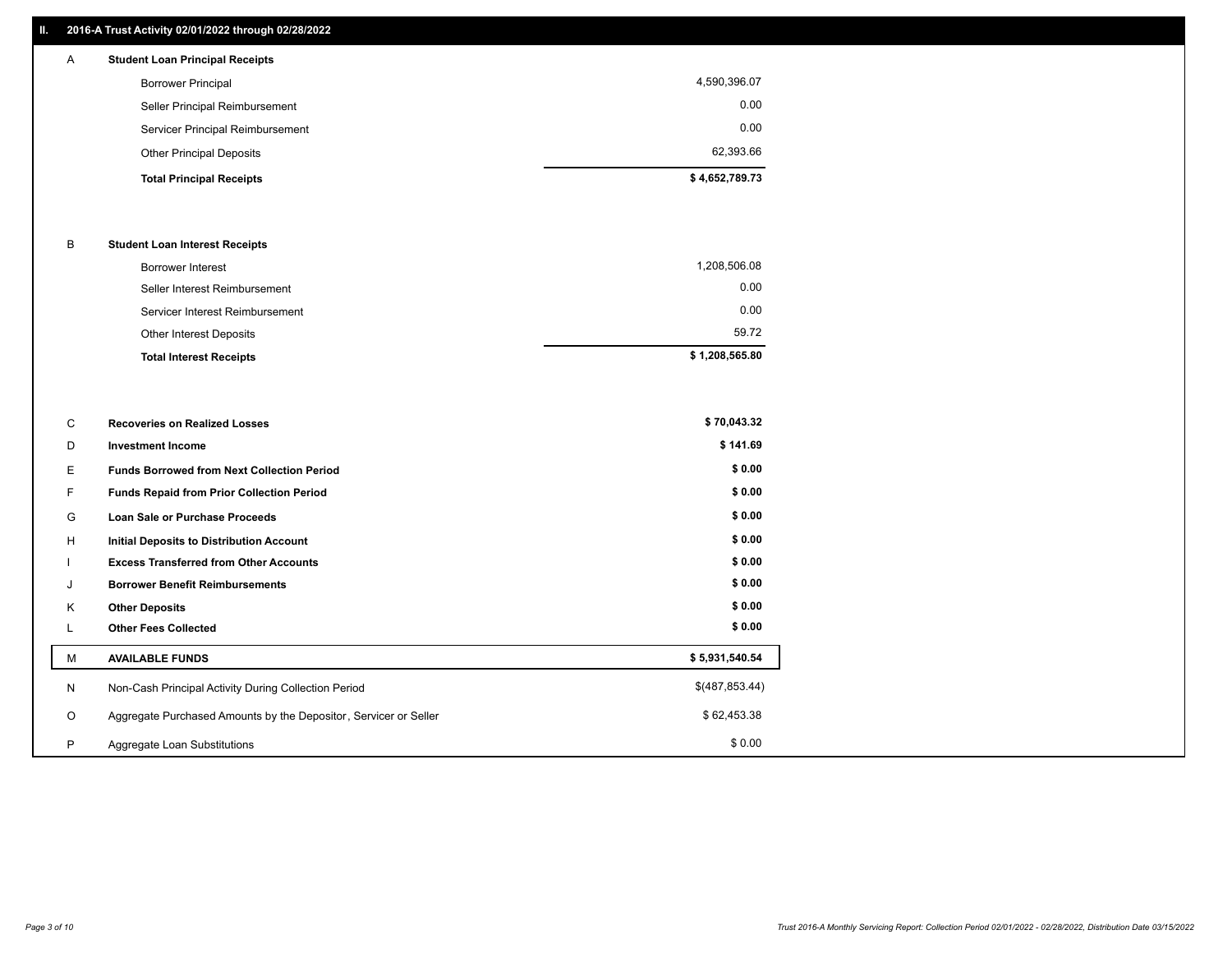|                   | <b>Loans by Repayment Status</b> |                          |            |                                                           |                |                            |                          |         |                                                           |                |                            |
|-------------------|----------------------------------|--------------------------|------------|-----------------------------------------------------------|----------------|----------------------------|--------------------------|---------|-----------------------------------------------------------|----------------|----------------------------|
|                   |                                  |                          | 02/28/2022 |                                                           |                |                            | 01/31/2022               |         |                                                           |                |                            |
|                   |                                  | <b>Wtd Avg</b><br>Coupon | # Loans    | Principal and<br><b>Interest Accrued</b><br>to Capitalize | % of Principal | % of Loans in<br>Repay (1) | <b>Wtd Avg</b><br>Coupon | # Loans | Principal and<br><b>Interest Accrued</b><br>to Capitalize | % of Principal | % of Loans in<br>Repay (1) |
| INTERIM:          | IN SCHOOL                        | 8.87%                    | 254        | \$4,462,303.27                                            | 1.975%         | $-$ %                      | 8.86%                    | 274     | \$4,817,538.62                                            | 2.085%         | $-$ %                      |
|                   | GRACE                            | 8.86%                    | 102        | \$1,832,637.86                                            | 0.811%         | $-$ %                      | 8.57%                    | 100     | \$1,748,663.39                                            | 0.757%         | $-$ %                      |
|                   | <b>DEFERMENT</b>                 | 8.64%                    | 1,332      | \$18,942,511.74                                           | 8.385%         | $-$ %                      | 8.55%                    | 1,316   | \$18,618,752.78                                           | 8.056%         | $-$ %                      |
| <b>REPAYMENT:</b> | <b>CURRENT</b>                   | 7.71%                    | 17,717     | \$185,963,760.81                                          | 82.322%        | 92.676%                    | 7.61%                    | 18,179  | \$191,637,563.73                                          | 82.921%        | 93.062%                    |
|                   | 30-59 DAYS DELINQUENT            | 8.79%                    | 401        | \$5,686,890.77                                            | 2.517%         | 2.834%                     | 8.54%                    | 414     | \$5,730,340.86                                            | 2.479%         | 2.783%                     |
|                   | 60-89 DAYS DELINQUENT            | 8.45%                    | 245        | \$3,821,873.26                                            | 1.692%         | 1.905%                     | 8.39%                    | 230     | \$3,508,506.96                                            | 1.518%         | 1.704%                     |
|                   | 90+ DAYS DELINQUENT              | 8.46%                    | 160        | \$2,680,298.49                                            | 1.187%         | 1.336%                     | 7.75%                    | 134     | \$2,227,027.69                                            | 0.964%         | 1.081%                     |
|                   | FORBEARANCE                      | 7.12%                    | 222        | \$2,507,371.39                                            | 1.110%         | 1.250%                     | 7.17%                    | 231     | \$2,820,749.48                                            | 1.221%         | 1.370%                     |
| <b>TOTAL</b>      |                                  |                          | 20,433     | \$225,897,647.59                                          | 100.00%        | 100.00%                    |                          | 20,878  | \$231,109,143.51                                          | 100.00%        | 100.00%                    |

Percentages may not total 100% due to rounding \*

1 Loans classified in "Repayment" include any loan for which interim interest only, \$25 fixed payments or full principal and interest payments are due.

|                         | <b>Loans by Borrower Status</b>                                                                                              |                          |            |                                                                  |                |                                |                          |         |                                                                  |                |                                |
|-------------------------|------------------------------------------------------------------------------------------------------------------------------|--------------------------|------------|------------------------------------------------------------------|----------------|--------------------------------|--------------------------|---------|------------------------------------------------------------------|----------------|--------------------------------|
|                         |                                                                                                                              |                          | 02/28/2022 |                                                                  |                |                                | 01/31/2022               |         |                                                                  |                |                                |
|                         |                                                                                                                              | <b>Wtd Avg</b><br>Coupon | # Loans    | <b>Principal and</b><br><b>Interest Accrued</b><br>to Capitalize | % of Principal | % of Loans in<br>P&I Repay (2) | <b>Wtd Avg</b><br>Coupon | # Loans | <b>Principal and</b><br><b>Interest Accrued</b><br>to Capitalize | % of Principal | % of Loans in<br>P&I Repay (2) |
| INTERIM:                | IN SCHOOL                                                                                                                    | 8.60%                    | 476        | \$8,040,654.55                                                   | 3.559%         | $-$ %                          | 8.60%                    | 504     | \$8,400,591.29                                                   | 3.635%         | $-$ %                          |
|                         | <b>GRACE</b>                                                                                                                 | 8.76%                    | 169        | \$2,731,614.67                                                   | 1.209%         | $-$ %                          | 8.40%                    | 170     | \$2,763,084.80                                                   | 1.196%         | $-$ %                          |
|                         | <b>DEFERMENT</b>                                                                                                             | 8.34%                    | 2,462      | \$34,224,871.75                                                  | 15.151%        | $-$ %                          | 8.19%                    | 2,452   | \$33,907,856.50                                                  | 14.672%        | $-$ %                          |
| P&I REPAYMENT:          | <b>CURRENT</b>                                                                                                               | 7.67%                    | 16,311     | \$166,427,631.29                                                 | 73.674%        | 92.000%                        | 7.58%                    | 16,761  | \$172,032,317.26                                                 | 74.438%        | 92.472%                        |
|                         | 30-59 DAYS DELINQUENT                                                                                                        | 8.79%                    | 393        | \$5,582,502.62                                                   | 2.471%         | 3.086%                         | 8.56%                    | 403     | \$5,589,508.72                                                   | 2.419%         | 3.005%                         |
|                         | 60-89 DAYS DELINQUENT                                                                                                        | 8.45%                    | 242        | \$3,733,202.15                                                   | 1.653%         | 2.064%                         | 8.39%                    | 224     | \$3,369,410.77                                                   | 1.458%         | 1.811%                         |
|                         | 90+ DAYS DELINQUENT                                                                                                          | 8.47%                    | 158        | \$2,649,799.17                                                   | 1.173%         | 1.465%                         | 7.75%                    | 133     | \$2,225,624.69                                                   | 0.963%         | 1.196%                         |
|                         | FORBEARANCE                                                                                                                  | 7.12%                    | 222        | \$2,507,371.39                                                   | 1.110%         | 1.386%                         | 7.17%                    | 231     | \$2,820,749.48                                                   | 1.221%         | 1.516%                         |
| <b>TOTAL</b><br>$\star$ | Percentages may not total 100% due to rounding                                                                               |                          | 20,433     | \$225,897,647.59                                                 | 100.00%        | 100.00%                        |                          | 20,878  | \$231,109,143.51                                                 | 100.00%        | 100.00%                        |
|                         | 2 Loans classified in "P&I Repayment" includes only those loans for which scheduled principal and interest payments are due. |                          |            |                                                                  |                |                                |                          |         |                                                                  |                |                                |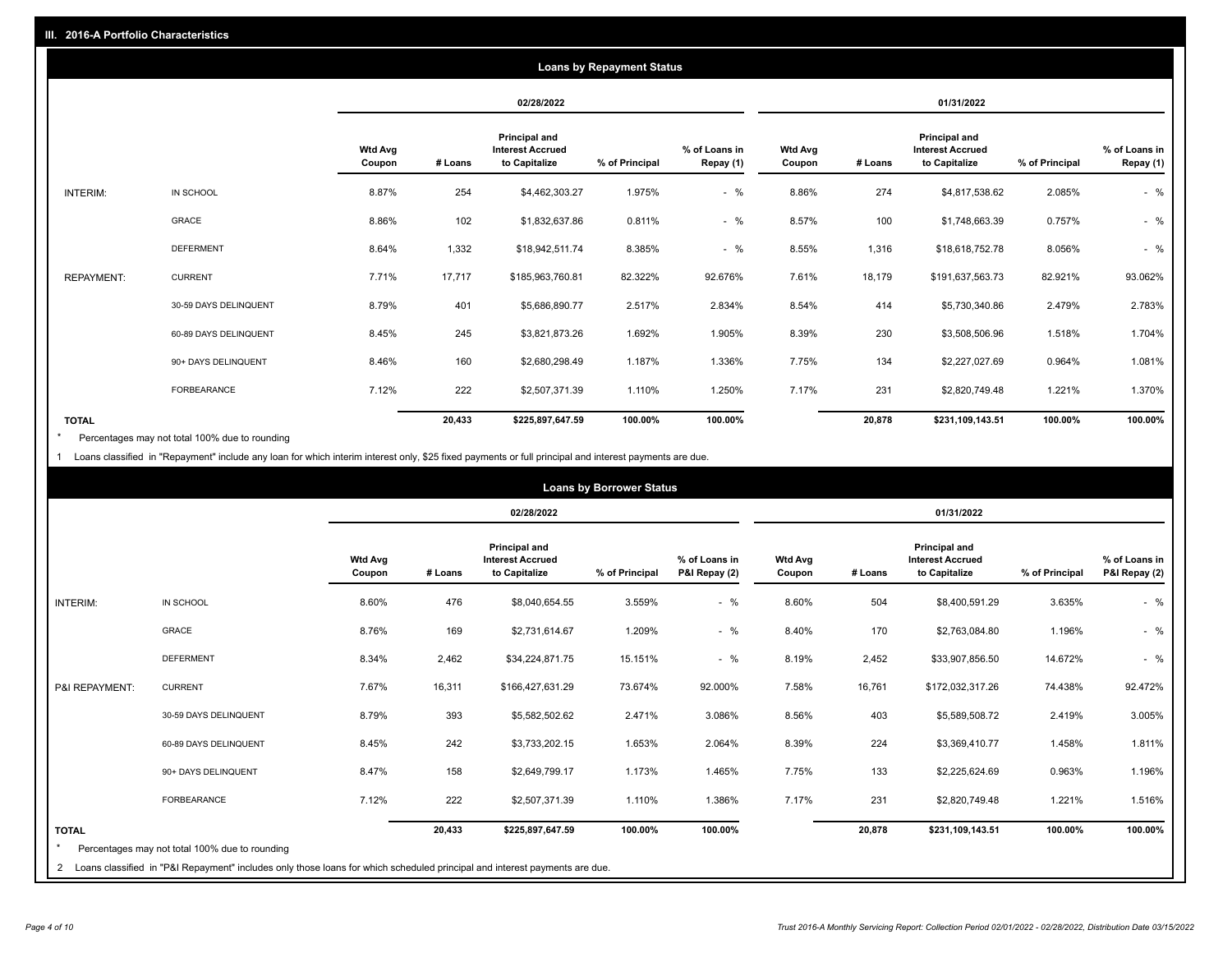|                                                                                                  | 2/28/2022        | 1/31/2022        |
|--------------------------------------------------------------------------------------------------|------------------|------------------|
| Pool Balance                                                                                     | \$225,897,647.59 | \$231,109,143.51 |
| Total # Loans                                                                                    | 20,433           | 20,878           |
| Total # Borrowers                                                                                | 19,711           | 20,135           |
| Weighted Average Coupon                                                                          | 7.86%            | 7.75%            |
| Weighted Average Remaining Term                                                                  | 126.07           | 126.16           |
| Percent of Pool - Cosigned                                                                       | 93.5%            | 93.5%            |
| Percent of Pool - Non Cosigned                                                                   | 6.5%             | 6.5%             |
| Borrower Interest Accrued for Period                                                             | \$1,319,185.19   | \$1,487,025.60   |
| Outstanding Borrower Interest Accrued                                                            | \$8,667,001.44   | \$8,855,062.05   |
| Gross Principal Realized Loss - Periodic *                                                       | \$743,219.53     | \$431,193.88     |
| Gross Principal Realized Loss - Cumulative *                                                     | \$29,740,874.52  | \$28,997,654.99  |
| Recoveries on Realized Losses - Periodic                                                         | \$70,043.32      | \$47,510.70      |
| Recoveries on Realized Losses - Cumulative                                                       | \$4,494,275.04   | \$4,424,231.72   |
| Net Losses - Periodic                                                                            | \$673,176.21     | \$383,683.18     |
| Net Losses - Cumulative                                                                          | \$25,246,599.48  | \$24,573,423.27  |
| Non-Cash Principal Activity - Capitalized Interest                                               | \$257,172.34     | \$426,387.30     |
| Since Issued Total Constant Prepayment Rate (CPR) (1)                                            | 9.53%            | 9.52%            |
| <b>Loan Substitutions</b>                                                                        | \$0.00           | \$0.00           |
| Cumulative Loan Substitutions                                                                    | \$0.00           | \$0.00           |
| <b>Unpaid Servicing Fees</b>                                                                     | \$0.00           | \$0.00           |
| <b>Unpaid Administration Fees</b>                                                                | \$0.00           | \$0.00           |
| <b>Unpaid Carryover Servicing Fees</b>                                                           | \$0.00           | \$0.00           |
| Note Interest Shortfall                                                                          | \$0.00           | \$0.00           |
| Loans in Modification                                                                            | \$18,235,231.22  | \$19,335,122.17  |
| % of Loans in Modification as a % of Loans in Repayment (P&I)                                    | 10.22%           | 10.56%           |
|                                                                                                  |                  |                  |
| % Annualized Gross Principal Realized Loss - Periodic as a %<br>of Loans in Repayment (P&I) * 12 | 5.00%            | 2.82%            |
| % Gross Principal Realized Loss - Cumulative as a % of                                           |                  |                  |

\* In accordance with the Servicer's current policies and procedures, after September 1, 2017 loans subject to bankruptcy claims generally will not be reported as a charged- off unless and until they are delinquent for 120

4.81% 4.69%

(1) For additional information, see 'Since Issued CPR Methodology' found in section VIII of this report .

Original Pool Balance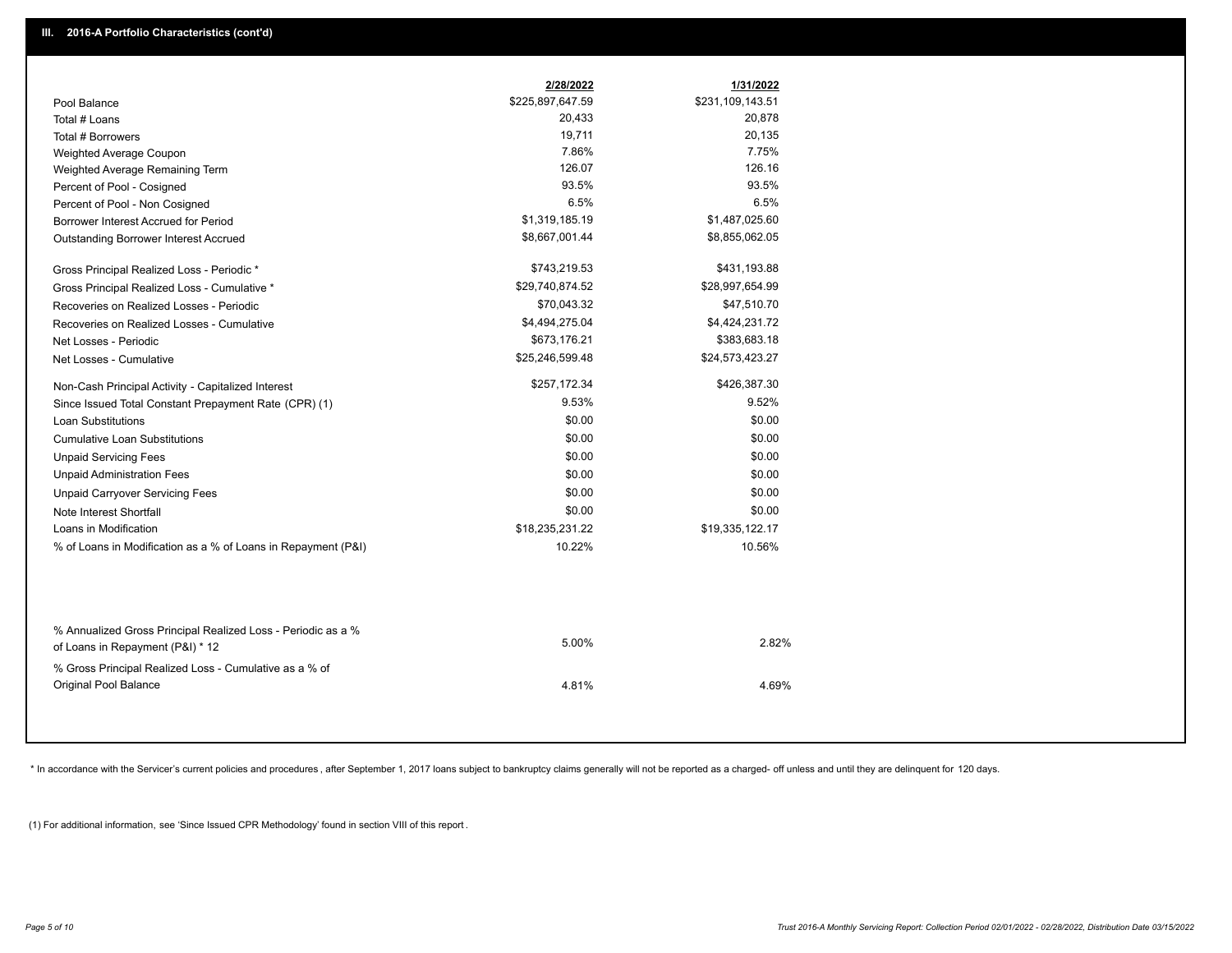#### **Loan Program**  A

|                                    | Weighted<br>Average | # LOANS  | <b>\$ AMOUNT</b> | $%$ *     |
|------------------------------------|---------------------|----------|------------------|-----------|
| - Smart Option Interest-Only Loans | 6.87%               | 3,858    | \$27,502,324.40  | 12.175%   |
| - Smart Option Fixed Pay Loans     | 7.85%               | 5,552    | \$72,898,162.73  | 32.270%   |
| - Smart Option Deferred Loans      | 8.09%               | 11,023   | \$125,497,160.46 | 55.555%   |
| - Other Loan Programs              | $0.00\%$            | $\Omega$ | \$0.00           | $0.000\%$ |
| <b>Total</b>                       | 7.86%               | 20,433   | \$225,897,647.59 | 100.000%  |

\* Percentages may not total 100% due to rounding

B

C

**Index Type**

|                       | Weighted<br>Average | # LOANS  | <b>\$ AMOUNT</b> | $%$ *     |
|-----------------------|---------------------|----------|------------------|-----------|
| - Fixed Rate Loans    | 8.00%               | 4,121    | \$54,672,669.69  | 24.202%   |
| - LIBOR Indexed Loans | 7.82%               | 16,312   | \$171,224,977.90 | 75.798%   |
| - Other Index Rates   | $0.00\%$            | $\Omega$ | \$0.00           | $0.000\%$ |
| <b>Total</b>          | 7.86%               | 20,433   | \$225,897,647.59 | 100.000%  |

\* Percentages may not total 100% due to rounding

## **Weighted Average Recent FICO**

| # LOANS | <b>\$ AMOUNT</b>              | $%$ *    |
|---------|-------------------------------|----------|
|         | 1,407<br>\$16,958,445.08      | 7.507%   |
|         | 1,385<br>\$16,842,469.46      | 7.456%   |
|         | 2,001<br>\$22,922,014.67      | 10.147%  |
|         | 4,276<br>\$48,953,937.57      | 21.671%  |
|         | \$120,208,733.13<br>11,362    | 53.214%  |
|         | $\overline{2}$<br>\$12,047.68 | 0.005%   |
|         | 20,433<br>\$225,897,647.59    | 100.000% |
|         |                               |          |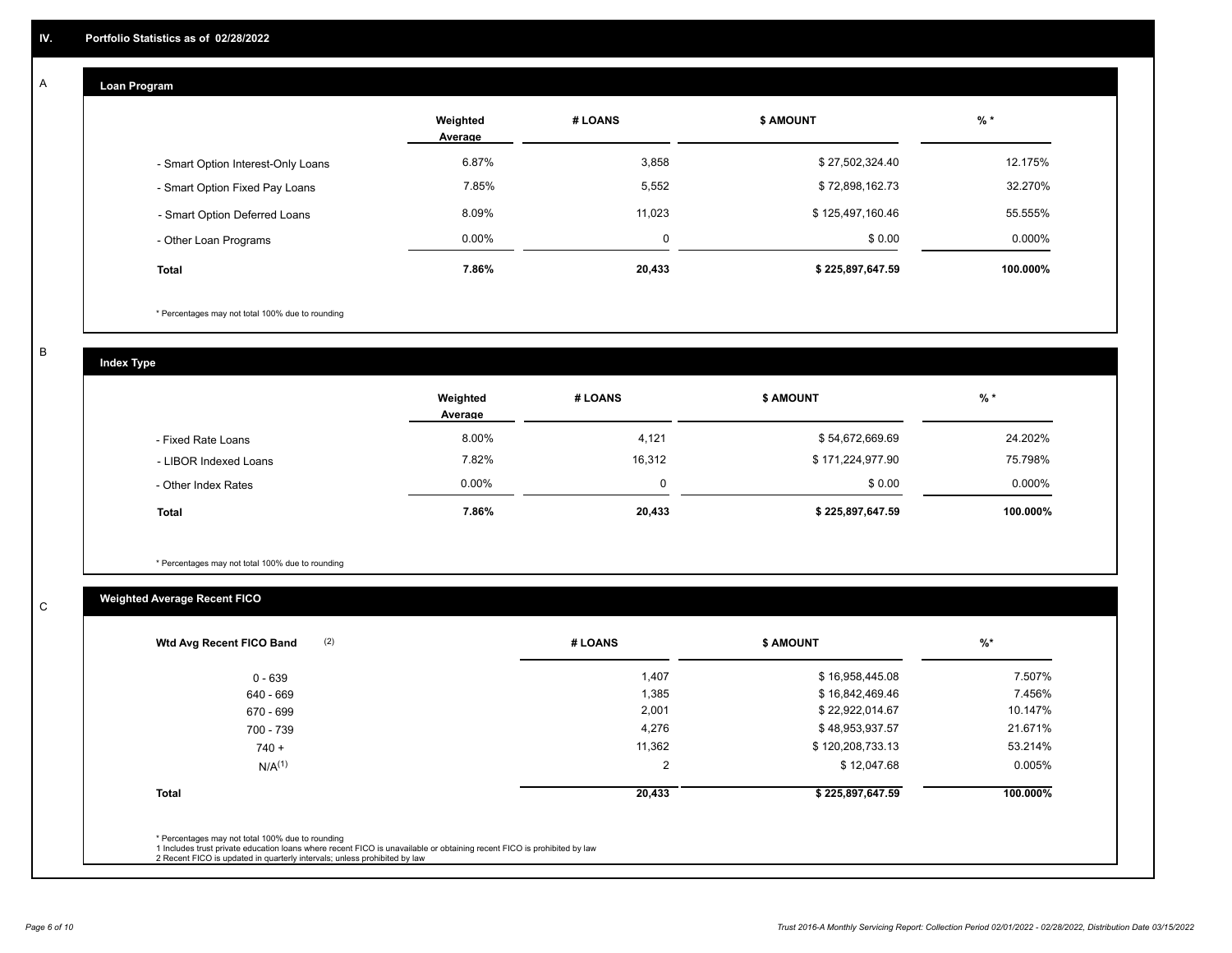| V. | 2016-A Reserve Account, Principal Distribution, and R-2 Certificate Calculations     |                  |
|----|--------------------------------------------------------------------------------------|------------------|
| А. | <b>Reserve Account</b>                                                               |                  |
|    | Specified Reserve Account Balance                                                    | \$1,557,854.00   |
|    | Actual Reserve Account Balance                                                       | \$1,557,854.00   |
| В. | <b>Principal Distribution Amount</b>                                                 |                  |
|    | Class A Notes Outstanding<br>i.                                                      | \$111,776,400.46 |
|    | Pool Balance<br>ii.                                                                  | \$225,897,647.59 |
|    | First Priority Principal Distribution Amount (i - ii)<br>iii.                        | \$0.00           |
|    | Class A and B Notes Outstanding<br>iv.                                               | \$161,776,400.46 |
|    | First Priority Principal Distribution Amount<br>٧.                                   | \$0.00           |
|    | Pool Balance<br>vi.                                                                  | \$225,897,647.59 |
|    | Specified Overcollateralization Amount<br>vii.                                       | \$68,545,565.00  |
|    | Regular Principal Distribution Amount (if (iv > 0, (iv - v) - (vi - vii))<br>viii.   | \$4,424,317.87   |
|    | Pool Balance<br>ix.                                                                  | \$225,897,647.59 |
|    | 10% of Initial Pool Balance<br>х.                                                    | \$61,822,914.68  |
|    | First Priority Principal Distribution Amount<br>xi.                                  | \$0.00           |
|    | Regular Principal Distribution Amount<br>xii.                                        | \$4,424,317.87   |
|    | Available Funds (after payment of waterfall items A through I)<br>xiii.              | \$1,032,470.89   |
|    | xiv. Additional Principal Distribution Amount (if(vi <= x,min(xiii, vi - xi - xii))) | \$0.00           |
| C. | R-2 Certificate                                                                      |                  |
|    | <b>Previous Notional Balance</b>                                                     | \$37,490,591.00  |
|    | Shortfall of Principal                                                               | \$0.00           |
|    | Shortfall of Interest                                                                | \$0.00           |
|    | <b>Current Notional Balance</b>                                                      | \$37,490,591.00  |
|    | Excess Distribution Allocated (1)                                                    | \$291,159.70     |
|    |                                                                                      |                  |
|    |                                                                                      |                  |

1. Until the notional amount of the R-2 Certificate is reduced to zero and if there is excess cash through the distribution available it will be distributed to the R-2 Certificate, otherwise the amount will be zero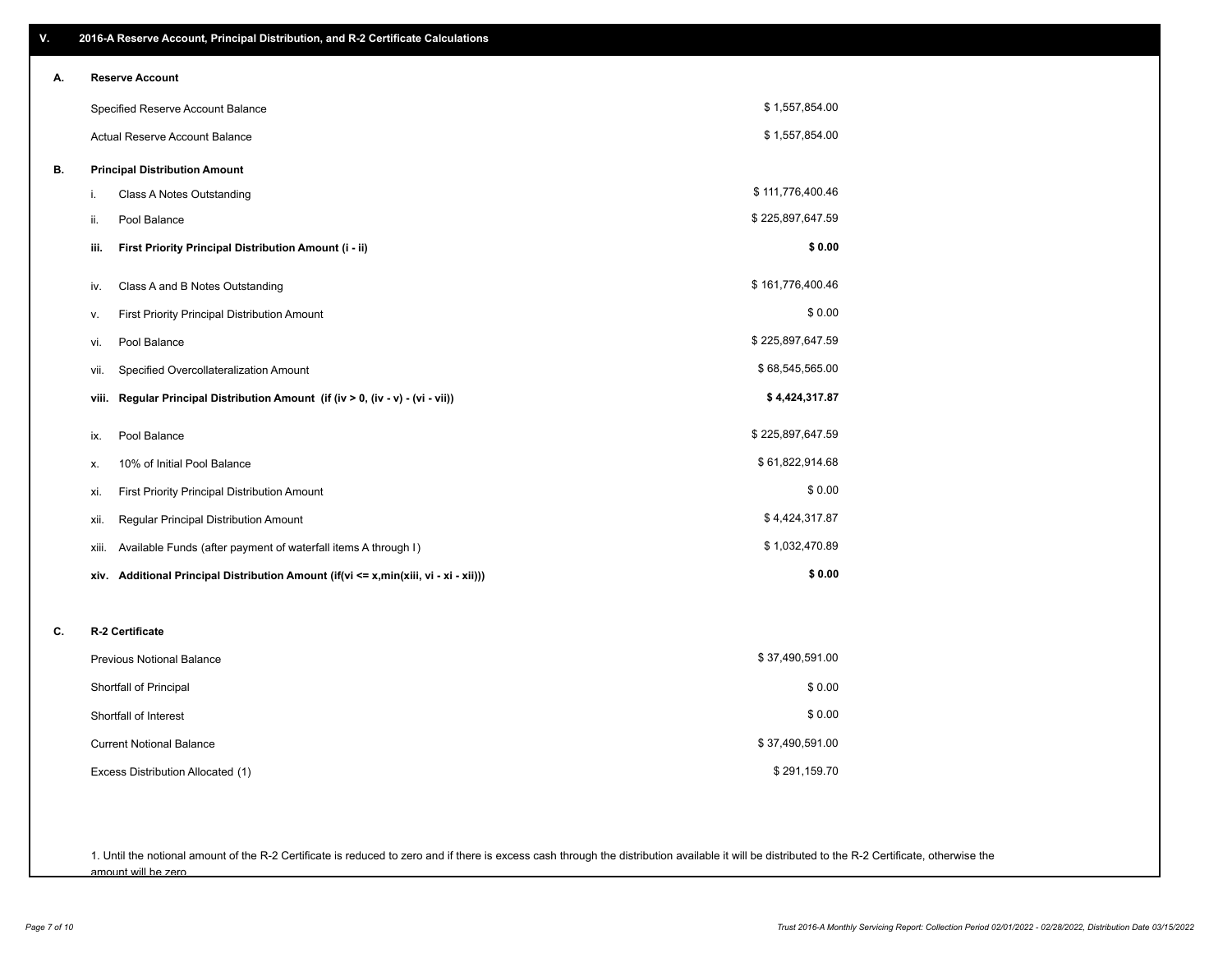|                                                              | Paid           | <b>Funds Balance</b> |
|--------------------------------------------------------------|----------------|----------------------|
| <b>Total Available Funds</b>                                 |                | \$5,931,540.54       |
| <b>Trustee Fees</b><br>A                                     | \$0.00         | \$5,931,540.54       |
| В<br><b>Servicing Fees</b>                                   | \$150,037.77   | \$5,781,502.77       |
| C<br>i. Administration Fees                                  | \$8,333.00     | \$5,773,169.77       |
| ii. Unreimbursed Administrator Advances plus any Unpaid      | \$0.00         | \$5,773,169.77       |
| D<br><b>Class A Noteholders Interest Distribution Amount</b> | \$211,725.57   | \$5,561,444.20       |
| Е<br>First Priority Principal Payment                        | \$0.00         | \$5,561,444.20       |
| Class B Noteholders Interest Distribution Amount<br>F.       | \$104,655.44   | \$5,456,788.76       |
| <b>Reinstatement Reserve Account</b><br>G                    | \$0.00         | \$5,456,788.76       |
| H<br>Regular Principal Distribution                          | \$4,424,317.87 | \$1,032,470.89       |
| <b>Carryover Servicing Fees</b>                              | \$0.00         | \$1,032,470.89       |
| Additional Principal Distribution Amount<br>J                | \$0.00         | \$1,032,470.89       |
| Κ<br>Unpaid Expenses of Trustee                              | \$0.00         | \$1,032,470.89       |
| Unpaid Expenses of Administrator<br>L                        | \$0.00         | \$1,032,470.89       |
| M<br>i. Remaining Funds to the R-1 Certificateholder(s)      | \$741,311.19   | \$291,159.70         |
| ii. Remaining Funds to the R-2 Certificateholder(s)          | \$291,159.70   | \$0.00               |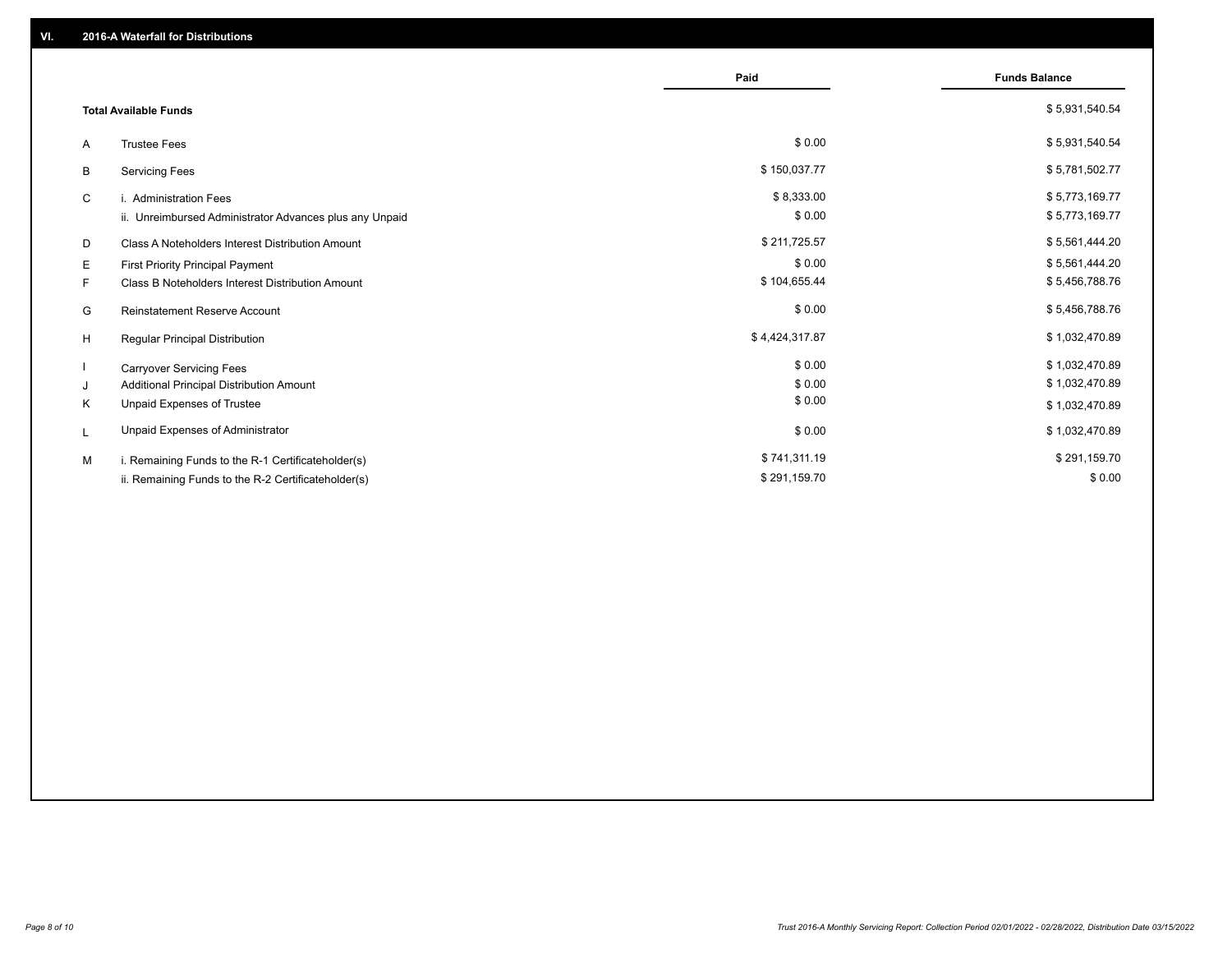| <b>Distribution Amounts</b>                                |                         |                         |                         |
|------------------------------------------------------------|-------------------------|-------------------------|-------------------------|
|                                                            | A <sub>2</sub> A        | A <sub>2</sub> B        | в                       |
| Cusip/Isin                                                 | 78449FAB7               | 78449FAC5               | 78449FAD3               |
| <b>Beginning Balance</b>                                   | \$69,225,157.09         | \$42,551,243.37         | \$50,000,000.00         |
| Index                                                      | <b>FIXED</b>            | <b>LIBOR</b>            | <b>LIBOR</b>            |
| Spread/Fixed Rate                                          | 2.70%                   | 1.50%                   | 2.50%                   |
| Record Date (Days Prior to Distribution)                   | 1 NEW YORK BUSINESS DAY | 1 NEW YORK BUSINESS DAY | 1 NEW YORK BUSINESS DAY |
| <b>Accrual Period Begin</b>                                | 2/15/2022               | 2/15/2022               | 2/15/2022               |
| <b>Accrual Period End</b>                                  | 3/15/2022               | 3/15/2022               | 3/15/2022               |
| Daycount Fraction                                          | 0.08333333              | 0.07777778              | 0.07777778              |
| Interest Rate*                                             | 2.70000%                | 1.69114%                | 2.69114%                |
| <b>Accrued Interest Factor</b>                             | 0.002250000             | 0.001315331             | 0.002093109             |
| <b>Current Interest Due</b>                                | \$155,756.60            | \$55,968.97             | \$104,655.44            |
| Interest Shortfall from Prior Period Plus Accrued Interest | $\mathsf{\$}$ -         | $$ -$                   | $$ -$                   |
| <b>Total Interest Due</b>                                  | \$155,756.60            | \$55,968.97             | \$104,655.44            |
| <b>Interest Paid</b>                                       | \$155,756.60            | \$55,968.97             | \$104,655.44            |
| <b>Interest Shortfall</b>                                  | $\mathsf{\$}$ -         | $$ -$                   | $$ -$                   |
| <b>Principal Paid</b>                                      | \$2,740,060.50          | \$1,684,257.37          | $$ -$                   |
| <b>Ending Principal Balance</b>                            | \$66,485,096.59         | \$40,866,986.00         | \$50,000,000.00         |
| Paydown Factor                                             | 0.012569085             | 0.012569085             | 0.000000000             |
| <b>Ending Balance Factor</b>                               | 0.304977507             | 0.304977507             | 1.000000000             |

\* Pay rates for Current Distribution. For the interest rates applicable to the next distribution date, please see https://www.salliemae.com/about/investors/data/SMBabrate.txt.

**VII. 2016-A Distributions**